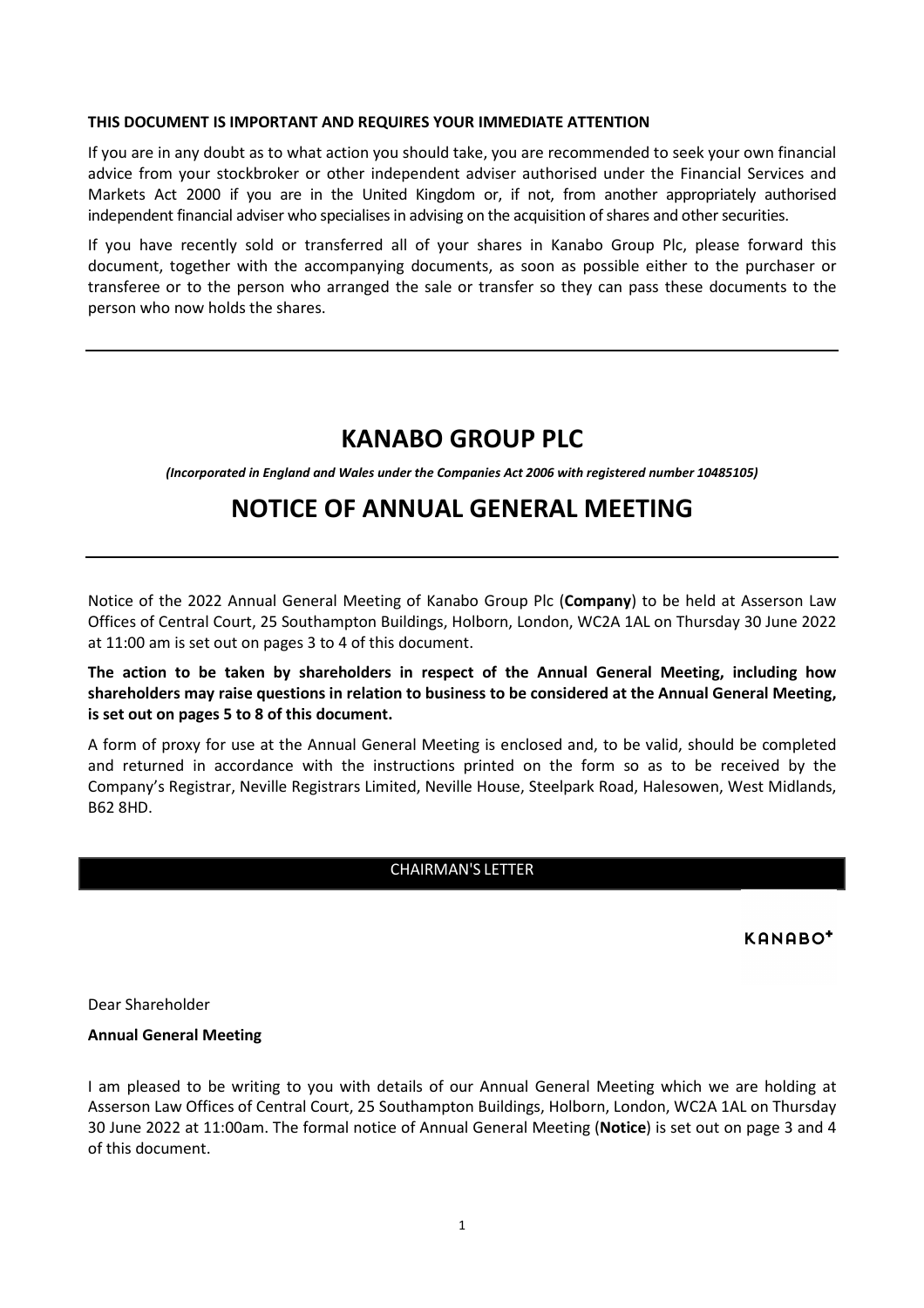Shareholders not intending to attend the Annual General Meeting in person may submit a Form of Proxy (either by completing and returning the hard copy Form of Proxy or, alternatively, appointing a proxy or proxies electronically by registering the proxy with the Registrar at www.sharegateway.co.uk and completing the authentication requirements as set out on the Form of Proxy) in advance of the Annual General Meeting. In order to ensure that each shareholder's vote counts, the board recommends that shareholders appoint the Chairman of the Annual General Meeting as their proxy to vote on their behalf. If you hold your shares in the Company in uncertificated form (that is, in CREST) you may vote using the CREST Proxy Voting service in accordance with the CREST Manual (please also refer to the accompanying notes to the Notice of the Annual General Meeting set out on pages 5 to 8 of this document).

An explanation of the business to be considered at this year's Annual General Meeting appears on pages 9 to 12 of this document.

#### **Recommendation**

The directors of the Company consider that all the proposals to be considered at the Annual General Meeting are in the best interests of the Company and its shareholders as a whole and are most likely to promote the success of the Company. The directors unanimously recommend that you vote in favour of all the proposed resolutions as they intend to do in respect of their own beneficial holdings currently amounting to 26.24% per cent of the issued share capital of the Company.

Yours sincerely

**David Tsur Chairman** 

7 June 2022

Kanabo Group Plc - Churchill House, 137-139 Brent Street, London, United Kingdom, NW4 4DJ - Company number 10485105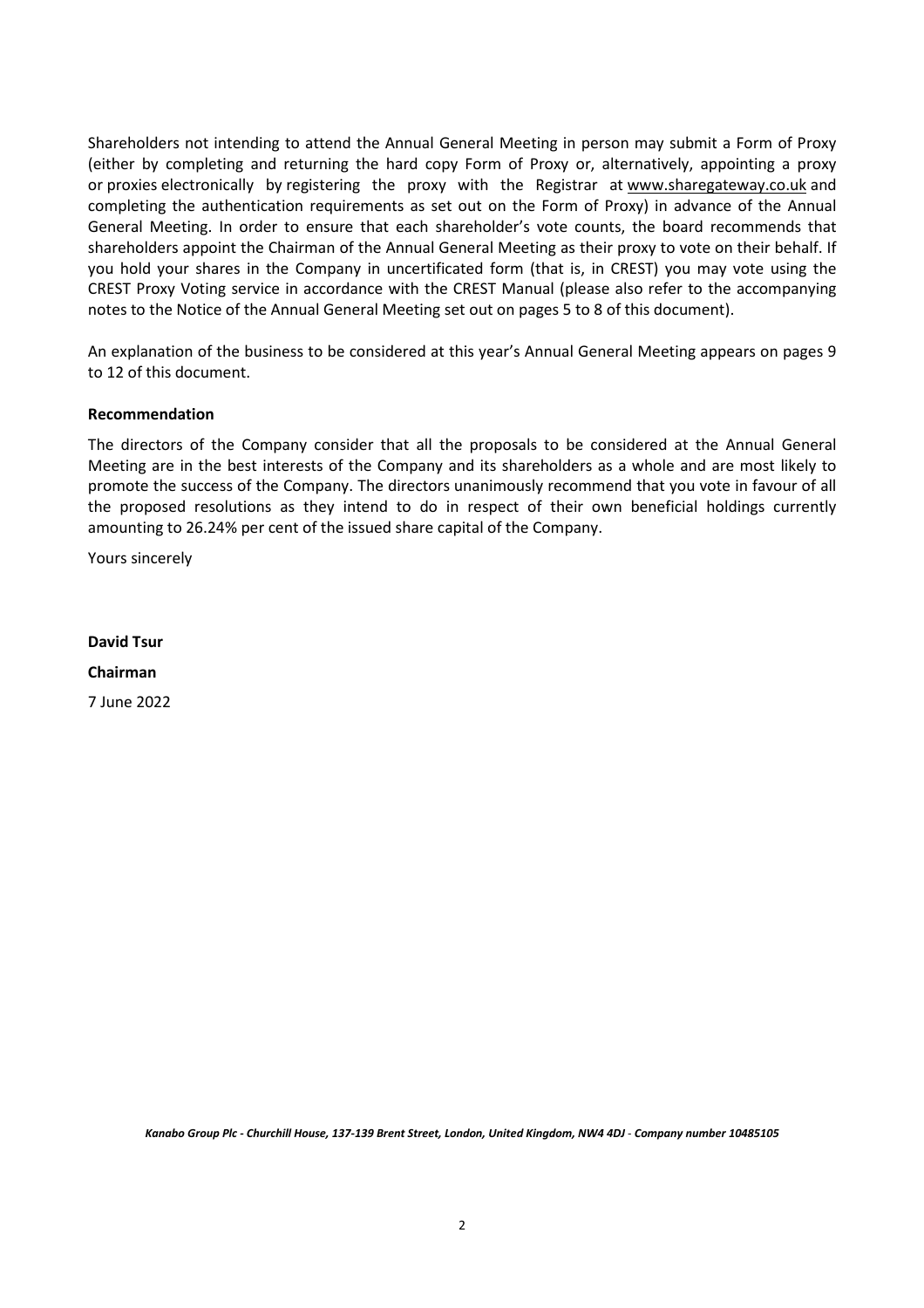# NOTICE OF ANNUAL GENERAL MEETING

Notice is hereby given that the Annual General Meeting ("**Meeting"**) of Kanabo Group Plc (**Company**) will be held at Asserson Law Offices of Central Court, 25 Southampton Buildings, Holborn, London, WC2A 1AL on Thursday 30 June 2022 at 11:00am.

You will be asked to consider and vote on the resolutions below. Resolutions 1 to 9 will be proposed as ordinary resolutions. Resolution 10 will be proposed as a special resolution.

### **RESOLUTIONS**

- 1. To receive and consider the audited financial statements of the Company for the period ended 31 December 2021 together with the directors' report and the auditors' report thereon.
- 2. To receive and approve the report on directors' remuneration as set out on pages 29 32 of the Annual Report and Accounts for the period ended 31 December 2021.
- 3. To approve the appointment of PKF Littlejohn LLP as auditors of the Company, and to authorise the directors to determine the auditors' remuneration.
- 4. To re-elect Andrew Morrison as a director of the Company.
- 5. To re-elect Avihu Tamir as a director of the Company.
- 6. To re-elect David Tsur as a director of the Company.
- 7. To elect Gil Efron as a director of the Company.
- 8. To elect Daniel Poulter as a director of the Company.
- 9. **THAT** in accordance with section 551 of the Companies Act 2006 (CA 2006), the Directors of the Company be generally and unconditionally authorised to allot securities (as defined in section 560 of the Companies Act 2006) ("**Equity Securities**") to such persons at such times and on such terms and conditions as the Directors may determine, provided that the aggregate of the nominal amount of such Equity Securities that may be allotted under this authority shall not exceed £6,978,114.92. This authority shall, unless previously renewed, varied or revoked by the Company in general meeting expire at the conclusion of the next annual general meeting of the Company to be held or, if earlier, 12 months from the date the Annual General Meeting. The Directors of the Company may, before expiry make an offer or agreement which would or might require Equity Securities to be allotted after such expiry and the Directors of the Company may allot Equity Securities in pursuance of any such offer or agreement as if the authority conferred hereby had not expired. This authority revokes and replaces all unexercised authorities previously granted to the Directors but without prejudice to any allotment of shares or grant of Equity Securities already made or offered or agreed to be made pursuant to such authorities.
- 10. **THAT**, subject to the passing of resolution 9 and in accordance with section 570 of the CA 2006 the Directors be generally empowered to allot Equity Securities pursuant to the authority conferred by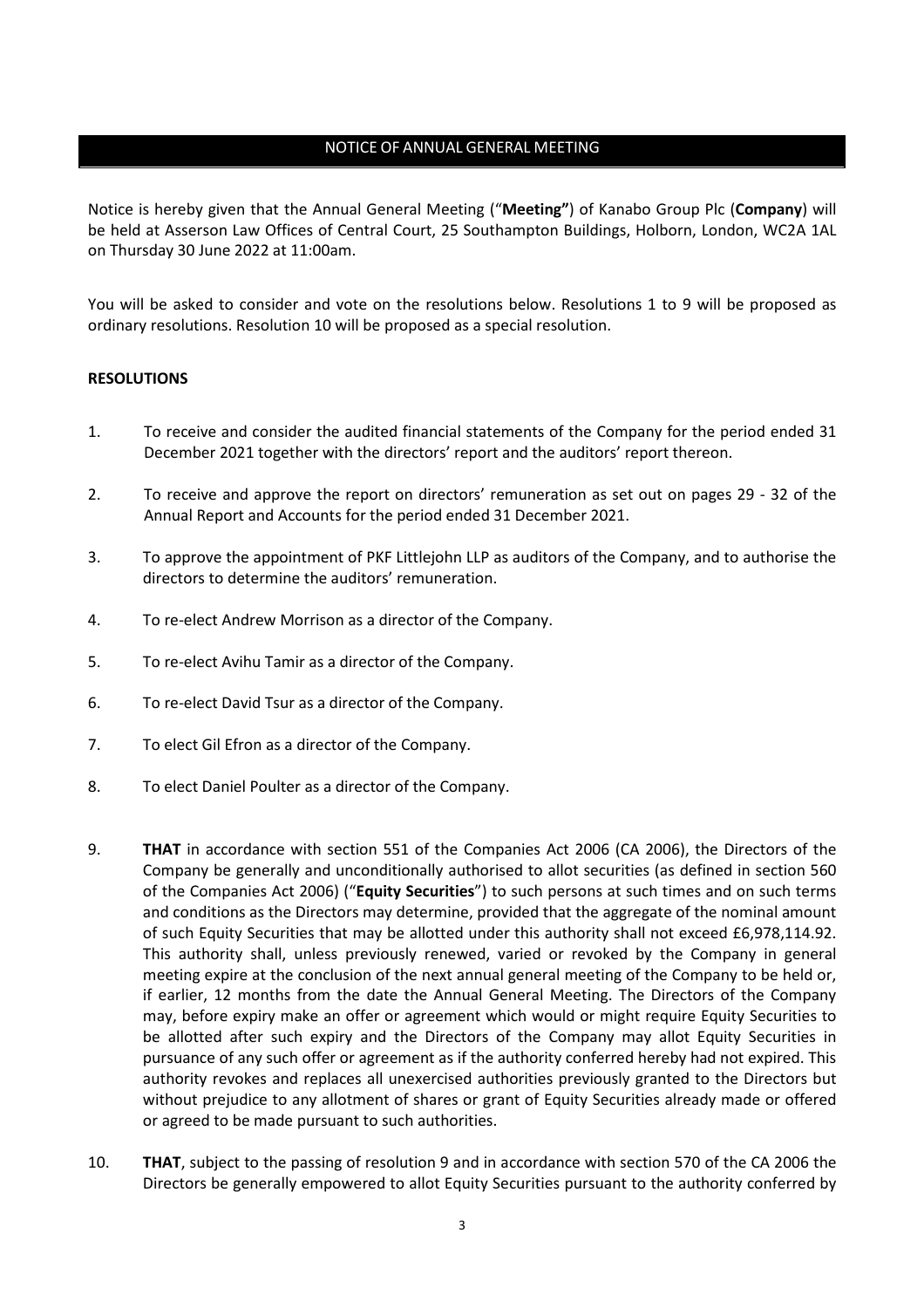resolution 9, as if section 561(1) of the CA 2006 did not apply to any such allotment, provided that this power shall:

- a. be limited to the allotment of Equity Securities in connection with a rights issue or similar offer to or in favour of ordinary shareholders where the Equity Securities respectively attributable to the interests of all ordinary shareholders are proportionate (as nearly as may be) to the respective numbers of shares held by them on that date provided that the Directors of the Company may make such exclusions or other arrangements to deal with any legal or practical problems under the laws of any territory or the requirement of any regulatory body or any stock exchange or with fractional entitlements as they consider necessary or expedient;
- b. be limited to the allotment (otherwise than pursuant to sub paragraph (a) above) of Equity Securities pursuant to the authority granted under the ordinary resolution referred to above up to aggregate nominal amount of £2,114,580.28; and
- c. expire at the conclusion of the next annual general meeting of the company or, if earlier, 12 months from the date of the annual general meeting, unless previously renewed, varied or revoked by the Company in general meeting, save that the company before such expiry make an offer or enter into any agreement which would or might require Equity Securities to be allotted after such expiry and the Directors of the Company may allot Equity Securities in pursuance of any such offer or agreement as if the power conferred hereby had not expired. All previous authorities under section 571 of the Companies Act 2006 shall cease to have effect at the conclusion of the annual general meeting.

By order of the Board

**Howard Rubenstein** 

**Company secretary** 

Kanabo Group Plc (Company Number 10485105)

7 June 2022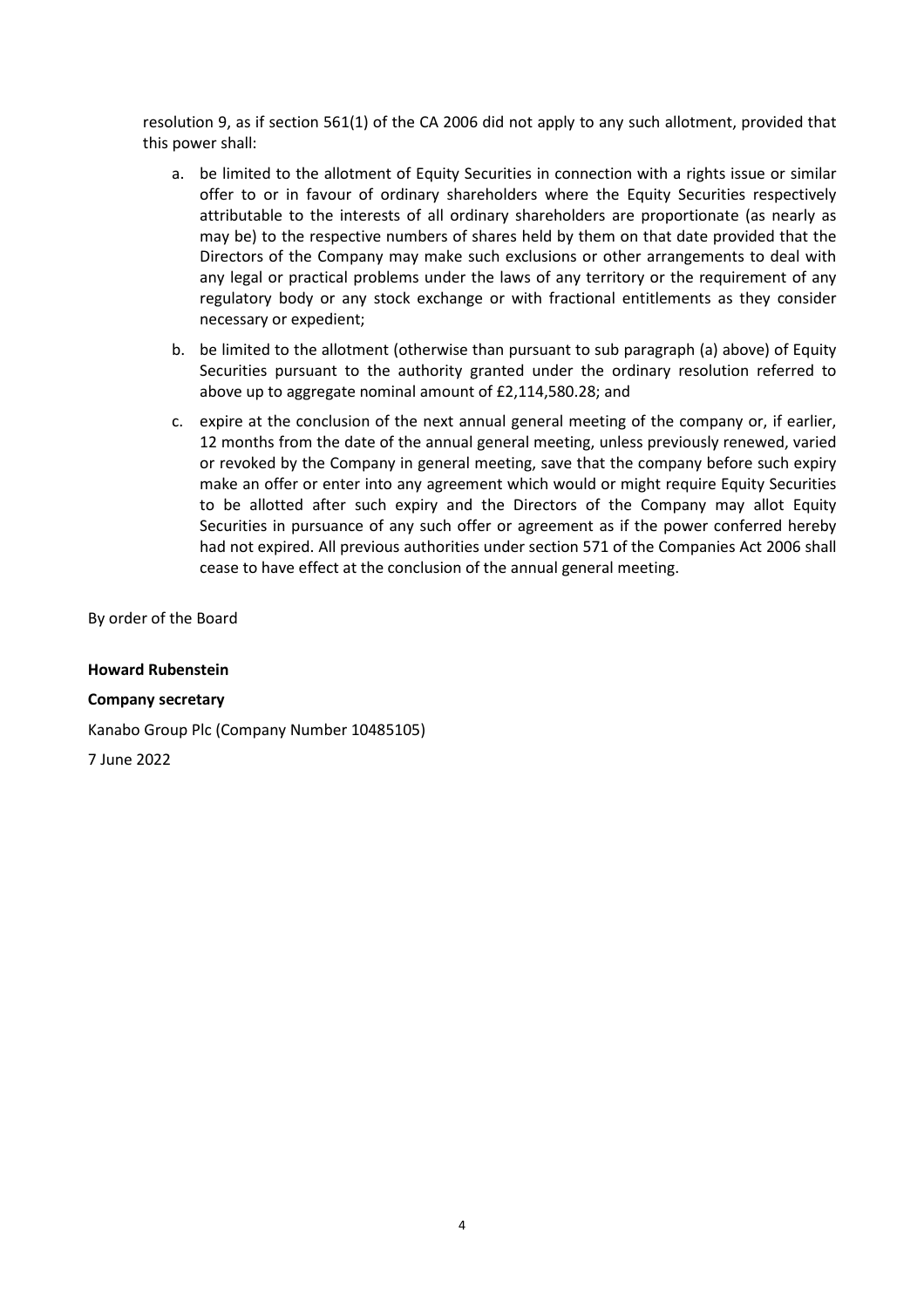## NOTES TO THE NOTICE OF ANNUAL GENERAL MEETING

### **Entitlement to attend and vote**

1. All the shareholders registered in the Company's register of members at:

- 11:00am on 28 June 2022; or,
- if this meeting is adjourned, at 11:00am on the day two business days prior to the adjourned meeting,

shall be able to vote at the Annual General Meeting or in advance by submitting a completed Form of Proxy to the Company. Changes to the register of members after the relevant deadline shall be disregarded in determining the rights of any person to attend and vote at the meeting.

#### **Website giving information regarding the meeting**

2. Information regarding the meeting, including the information required by section 311A of the Companies Act 2006, can be found at: https://www.kanabogroup.com/

#### **Appointment of proxies**

3. If you are a shareholder who is entitled to attend and vote at the meeting, you are entitled to appoint one or more proxies to exercise all or any of your rights to attend, speak and vote at the meeting and you should have received a proxy form with this notice of meeting.

You can only appoint a proxy using the procedures set out in these notes and the notes to the proxy form.

4. If you are not a member of the Company but you have been nominated by a member of the Company to enjoy information rights, you do not have a right to appoint any proxies under the procedures set out in this "Appointment of proxies" section. Please read the section "Nominated persons" below.

5. You may appoint more than one proxy provided each proxy is appointed to exercise the rights attached to a different share or shares held by that shareholder. To appoint more than one proxy, please contact Neville Registrars Limited at the address shown in note 8 below or by calling 0121 585 1131. You will need to state clearly on each proxy form the number of shares in relation to which the proxy is appointed. Failure to specify the number of shares to which each proxy appointment relates or specifying a number in excess of those held by the shareholder will result in the proxy appointment being invalid.

6. Shareholders can:

- Appoint a proxy or proxies and give proxy instructions by returning the enclosed proxy form by post (see note 8).
- Register their proxy appointment electronically (see note 9).
- If a CREST member, register their proxy appointment by utilising the CREST electronic proxy appointment service (see note 10).

Shareholders will need to appoint a proxy who will be attend the meeting to exercise their voting rights at the meeting.

7. A vote withheld is not a vote in law, which means that the vote will not be counted in the calculation of votes for or against the resolution. If you either select the "Discretionary" option or if no voting indication is given, your proxy will vote or abstain from voting at his or her discretion. Your proxy will vote (or abstain from voting) as he or she thinks fit in relation to any other matter which is put before the meeting.

#### **Appointment of proxy by post**

8. The notes to the proxy form explain how to direct your proxy how to vote on each resolution or withhold their vote.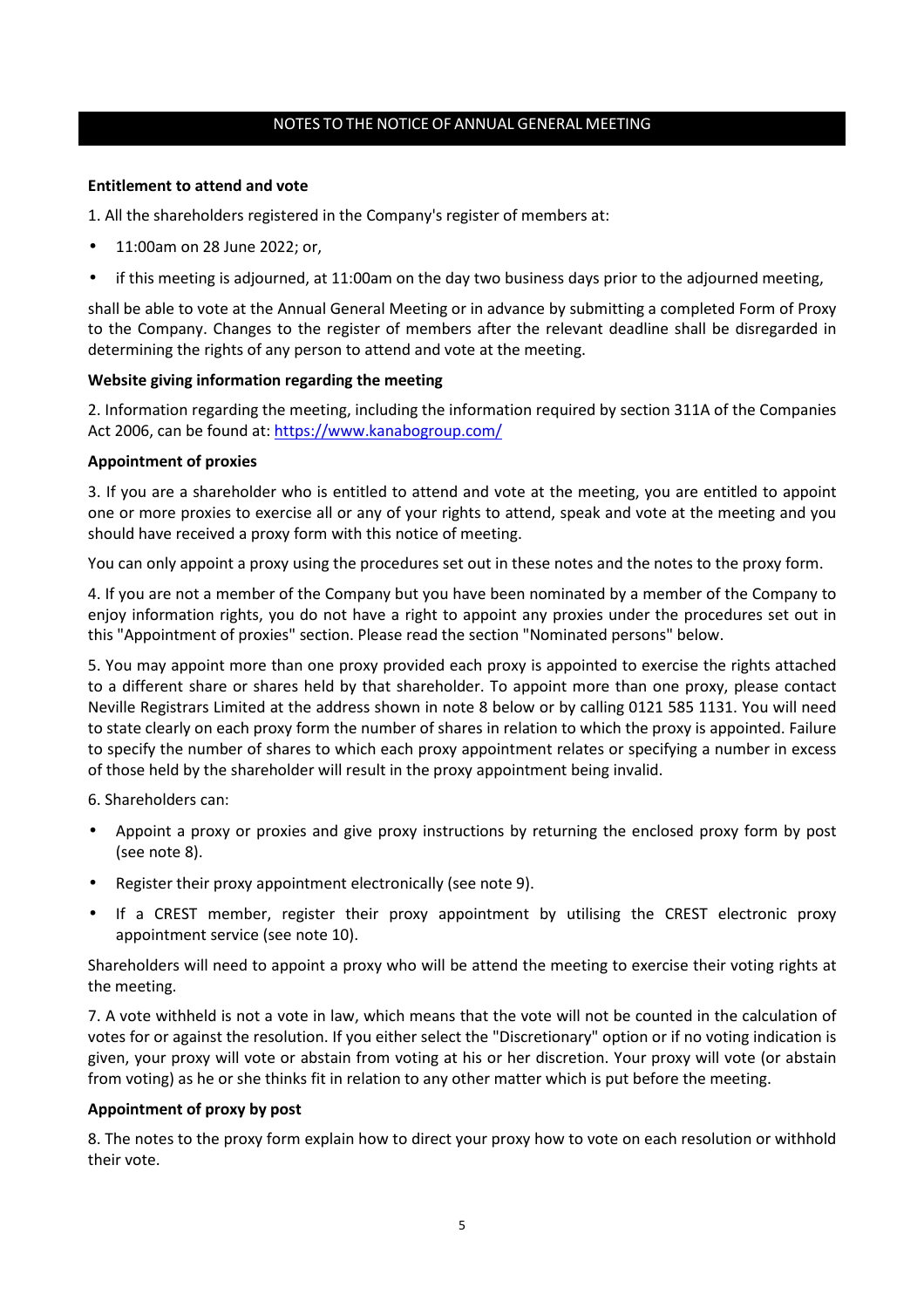To appoint a proxy using the proxy form, the form must be:

• completed and signed;

sent or delivered to, Neville Registrars Limited, Neville House, Steelpark Road, Halesowen, West Midlands, B62 8HD; and

• received by Neville Registrars Limited no later than 11:00am on 28 June 2022.

In the case of a shareholder which is a company, the proxy form must be executed under its common seal or signed on its behalf by an officer of the company or an attorney for the company.

Any power of attorney or any other authority under which the proxy form is signed (or a duly certified copy of such power or authority) must be included with the proxy form.

If you have not received a proxy form and believe that you should have one, or if you require additional proxy forms, please contact Neville Registrars Limited at the above address or by calling 0121 585 1131.

# **Appointment of proxies electronically**

9. As an alternative to completing the hard-copy proxy form, you can appoint a proxy electronically with Neville Registrars Limited at www.sharegateway.co.uk and completing the authentication requirements including the personal proxy registration code as shown on the proxy form. For an electronic proxy appointment to be valid, your appointment must be received by Neville Registrars Limited no later than 11:00am on 28 June 2022.

# **Appointment of proxies through CREST**

10. CREST members who wish to appoint a proxy or proxies by utilising the CREST electronic proxy appointment service may do so for the meeting and any adjournment(s) of it by using the procedures described in the CREST Manual (available via www.euroclear.com). CREST Personal Members or other CREST sponsored members, and those CREST members who have appointed a voting service provider(s), should refer to their CREST sponsor or voting service provider(s), who will be able to take the appropriate action on their behalf.

For a proxy appointment or instructions made using the CREST service to be valid, the appropriate CREST message (a **CREST Proxy Instruction**) must be properly authenticated in accordance with Euroclear UK & Ireland Limited's (**EUI**) specifications and must contain the information required for such instructions, as described in the CREST Manual. The message, regardless of whether it constitutes the appointment of a proxy or is an amendment to the instruction given to a previously appointed proxy, must, in order to be valid, be transmitted so as to be received by Neville Registrars Limited (ID 7RA11) no later than 11:00am on 28 June 2022, or, in the event of an adjournment of the meeting, 48 hours (excluding non-working days) before the adjourned meeting. For this purpose, the time of receipt will be taken to be the time (as determined by the timestamp applied to the message by the CREST Applications Host) from which the issuer's agent is able to retrieve the message by enquiry to CREST in the manner prescribed by CREST. After this time, any change of instructions to proxies appointed through CREST should be communicated to the appointee through other means.

CREST members and, where applicable, their CREST sponsors or voting service providers should note that EUI does not make available special procedures in CREST for any particular message. Normal system timings and limitations will therefore apply in relation to the input of CREST Proxy Instructions. It is the responsibility of the CREST member concerned to take (or, if the CREST member is a CREST personal member or sponsored member, or has appointed a voting service provider(s), to procure that his/her CREST sponsor or voting service provider(s) take(s)) such action as shall be necessary to ensure that a message is transmitted by means of the CREST system by any particular time. In this connection, CREST members and, where applicable, their CREST sponsors or voting service providers are referred, in particular, to those sections of the CREST Manual concerning practical limitations of the CREST system and timings.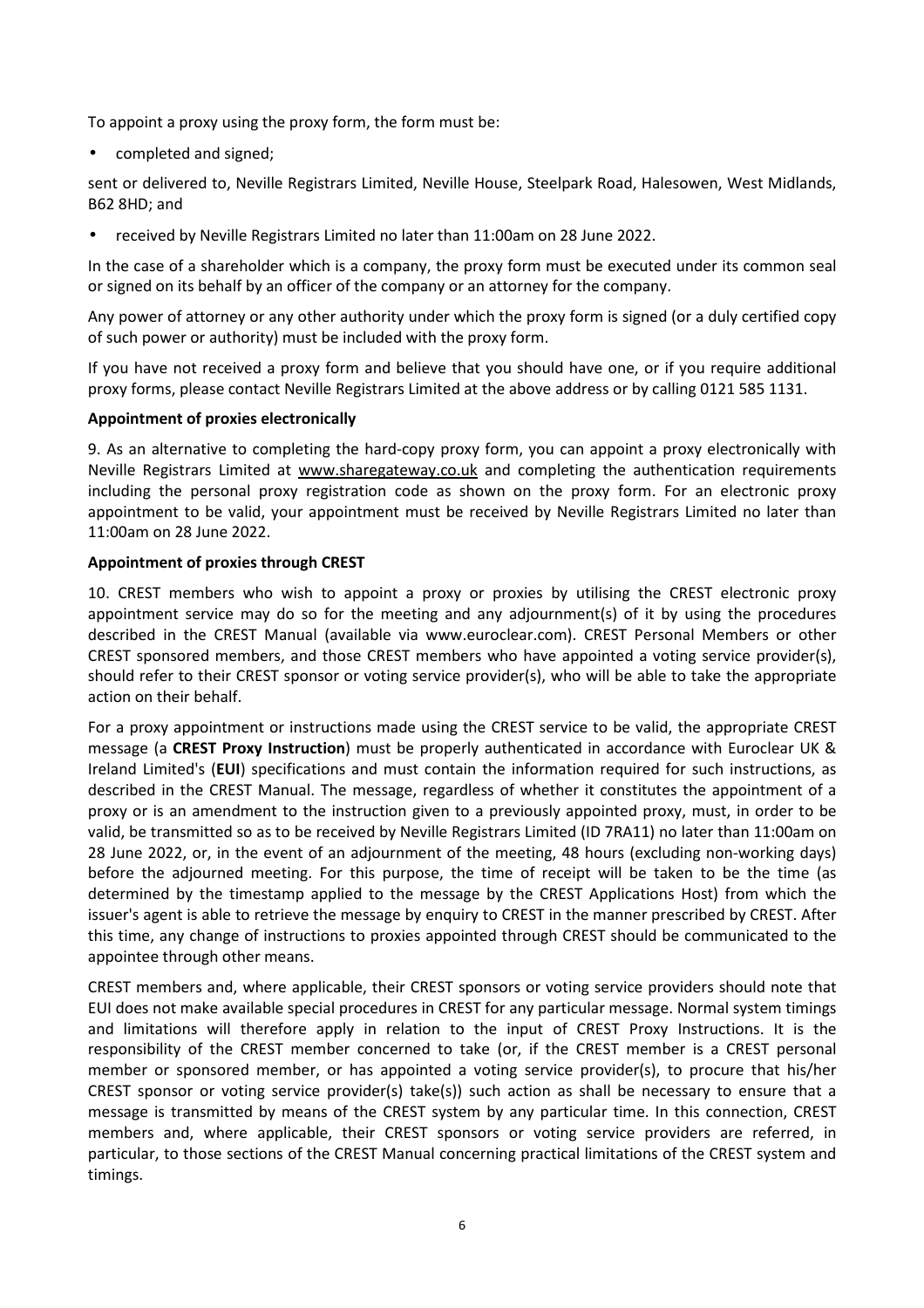The Company may treat as invalid a CREST Proxy Instruction in the circumstances set out in regulation 35(5)(a) of the Uncertificated Securities Regulations 2001.

# **Appointment of proxy by joint members**

11. In the case of joint holders, where more than one of the joint holders completes a proxy appointment, only the appointment submitted by the most senior holder will be accepted. Seniority is determined by the order in which the names of the joint holders appear in the Company's register of members in respect of the joint holding (the first-named being the most senior).

## **Changing proxy instructions**

12. Shareholders may change proxy instructions by submitting a new proxy appointment using the methods set out above. Note that the cut-off time for receipt of proxy appointments also apply in relation to amended instructions; any amended proxy appointment received after the relevant cut-off time will be disregarded.

Where you have appointed a proxy using the hard-copy proxy form and would like to change the instructions using another hard-copy proxy form, please contact Neville Registrars Limited, Neville House, Steelpark Road, Halesowen, West Midlands, B62 8HD.

If you submit more than one valid proxy appointment, the appointment received last before the latest time for the receipt of proxies will take precedence.

# **Termination of proxy appointment**

13. A shareholder may change a proxy instruction but to do so you will need to inform the Company in writing by:

- Sending a signed hard-copy notice clearly stating your intention to revoke your proxy appointment to Neville Registrars Limited, Neville House, Steelpark Road, Halesowen, West Midlands, B62 8HD. In the case of a shareholder which is a company, the revocation notice must be executed under its common seal or signed on its behalf by an officer of the company or an attorney for the company. Any power of attorney or any other authority under which the revocation notice is signed (or a duly certified copy of such power or authority) must be included with the revocation notice.
- The revocation notice must be received by Neville Registrars Limited, Neville House, Steelpark Road, Halesowen, West Midlands, B62 8HD no later than 11:00am on 28 June 2022.

If you attempt to revoke your proxy appointment but the revocation is received after the time specified, your original proxy appointment will remain valid unless you attend the meeting and vote in person.

Appointment of a proxy does not preclude you from attending the meeting and voting in person. If you have appointed a proxy and attend the Meeting in person, your proxy appointment will automatically be terminated.

### **Corporate representatives**

14. A corporation which is a shareholder can appoint one or more corporate representatives who may exercise, on its behalf, all its powers as a shareholder provided that no more than one corporate representative exercises powers over the same share.

### **Issued shares and total voting rights**

15. As at close of business on 6 June 2022, which is the latest practicable date before publication of this notice, the Company's issued share capital comprised 422,916,056 ordinary shares of 2.5p each. Each ordinary share carries the right to one vote at a general meeting of the Company and, therefore, the total number of voting rights in the Company as at close of business on 6 June 2022 was 422,916,056.

The Company's website will include information on the number of shares and voting rights.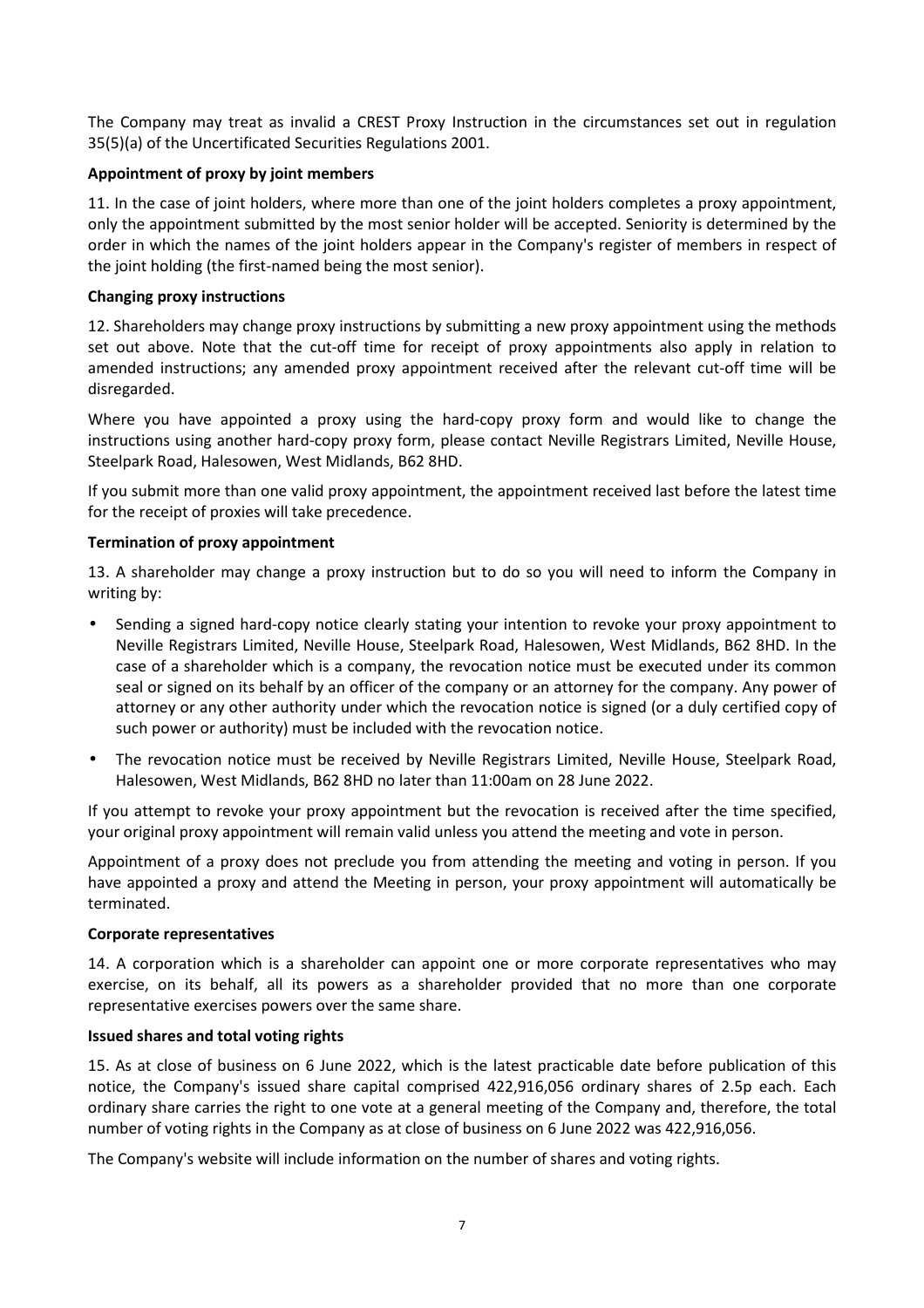#### **Nominated persons**

16. If you are a person who has been nominated under section 146 of the Companies Act 2006 to enjoy information rights (**Nominated Person**):

- You may have a right under an agreement between you and the shareholder of the Company who has nominated you to have information rights (**Relevant Shareholder**) to be appointed or to have someone else appointed as a proxy for the meeting.
- If you either do not have such a right or if you have such a right but do not wish to exercise it, you may have a right under an agreement between you and the Relevant Shareholder to give instructions to the Relevant Shareholder as to the exercise of voting rights.
- Your main point of contact in terms of your investment in the Company remains the Relevant Shareholder (or, perhaps, your custodian or broker) and you should continue to contact them (and not the Company) regarding any changes or queries relating to your personal details and your interest in the Company (including any administrative matters). The only exception to this is where the Company expressly requests a response from you.

The rights relating to proxies set out in note 4 do not apply directly to nominated persons.

#### **Voting**

17. Voting on all resolutions will be conducted by way of a poll rather than on a show of hands.

As soon as practicable following the meeting, the results of the voting will be announced via a regulatory information service and also placed on the Company's website.

### **Documents on display**

18. Copies of the service contracts of the executive directors and the non-executive directors' contracts for services are available for inspection at the Company's registered office during normal business hours and at the place of the meeting from at least 15 minutes prior to the meeting until the end of the meeting.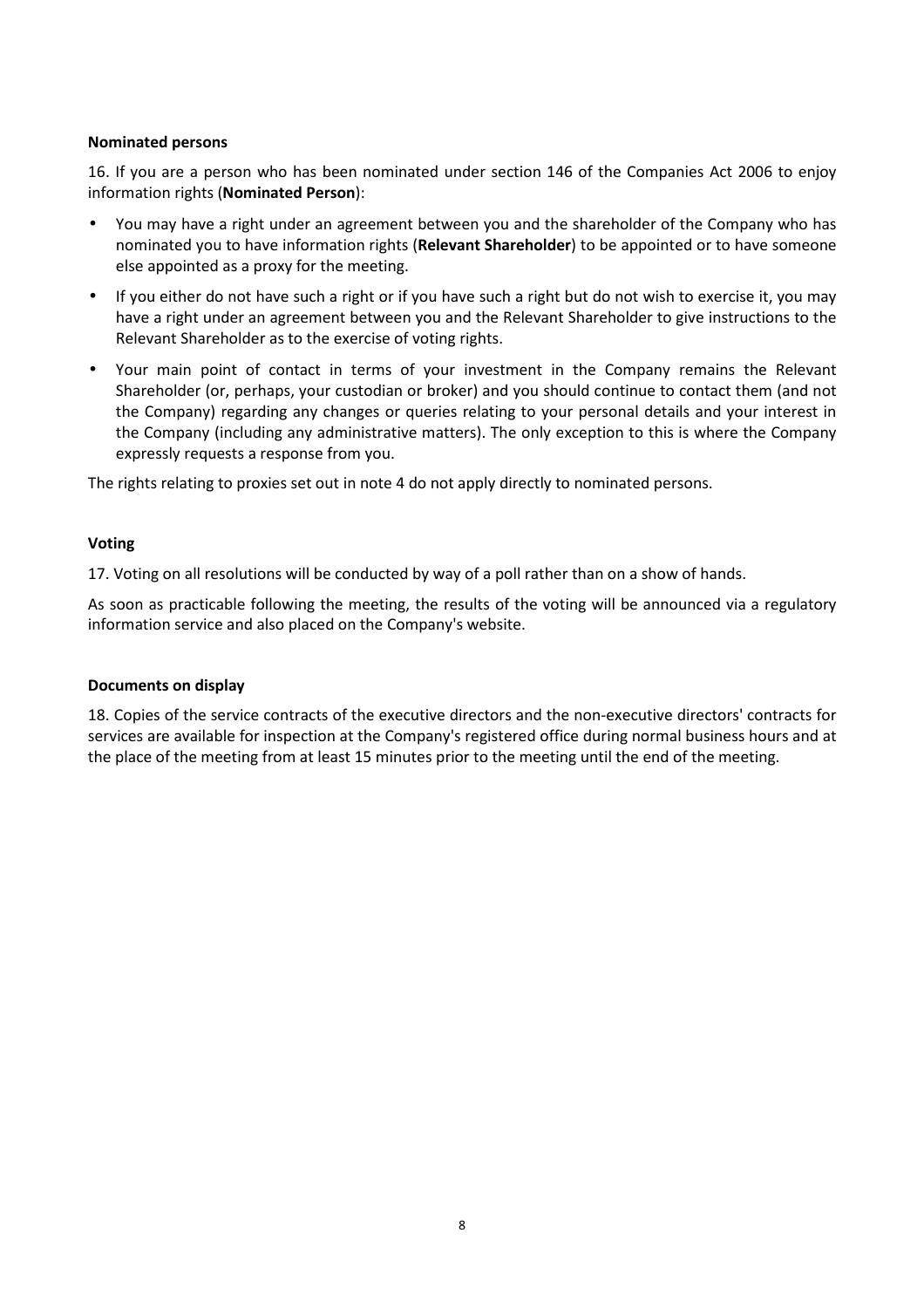#### EXPLANATION OF RESOLUTIONS

An explanation of each of the resolutions is set out below. Resolutions 1 to 9 are proposed as Ordinary Resolutions. This means that for each of those Resolutions to be passed, more than half of the votes cast must be in favour of the Resolution.

#### **Resolution 1: Annual Report and Accounts**

The Directors are required to present to shareholders at the Annual General Meeting the Company's audited accounts and the Directors' and Auditor's reports for the period ended 31 December 2021 ("Annual Report and Accounts for the period ended 31 December 2021"). The accounts, the Directors' report and the Auditor's report on the accounts and on those parts of the Directors' remuneration report that are capable of being audited are contained within the Annual Report and Accounts for the period ended 31 December 2021.

#### **Resolution 2: Approval of report on Directors' remuneration**

The 2006 Act requires quoted companies, at each general meeting at which statutory accounts are to be laid, to propose an ordinary resolution approving the Directors' remuneration report for the year (the 'Remuneration Report'). Under Resolution 2 shareholders are asked to approve the content of the Remuneration Report, a copy of which is included in the Report and Accounts on pages 29 - 32. This vote is advisory in nature and does not affect the actual remuneration paid to any individual Director or require any such amounts to be repaid, reduced or withheld.

#### **Resolution 3: Appointment of Auditor and Auditor's remuneration**

The Company is obliged by law to appoint the Auditor at each general meeting at which accounts are laid. Resolution 3 proposes that PKF Littlejohn LLP be appointed as the Company's Auditor and asks the shareholders to authorise the Directors to determine the remuneration of the Auditor.

### **Resolutions 4 - 8: Election of Directors**

The election and re-election of directors, if approved, will take effect at the conclusion of the meeting. Separate Resolutions are proposed for each of these elections. In order to comply with best practice under provision 4.1 of the QCA Corporate Governance Code 2018, the directors are subject to re–election on an annual basis. Biographical details as at the 6 June 2022, being the latest practicable date before the date of this document), of all the directors standing for election or re-election by shareholders are set out below:

### **Andrew John Gowdy Morrison – Chairman (date of birth 28 October 1960)**

Mr. Morrison has a background in strategic business development, which combined with technical literacy and an entrepreneurial mind-set has led to a record of commercial delivery across energy and other industries. For the first 17 years of his career, Mr. Morrison worked for Shell in a variety of positions of increasing seniority in oil products trading, shipping, marketing, and business development. His work in marketing and business development was principally in the industrial sectors of lubricants and speciality chemicals and included new market entries in South America and China. In 1999, Mr. Morrison joined BG Group Plc as a New Ventures Director where he led the creation of a corporate venture to exploit BG's UK land estate to create an infrastructure business targeting the mobile telecoms sector. After a period as head of corporate strategy at BG he continued his career in corporate venturing, first as an independent business development adviser and then as Group Director of New Business Development for the industrial gases group BOC Group Plc until its acquisition in 2007. During his time in corporate venturing, Mr. Morrison was also involved in projects with major firms operating in aggregates, agricultural industry, and water technology as well as in the energy sector.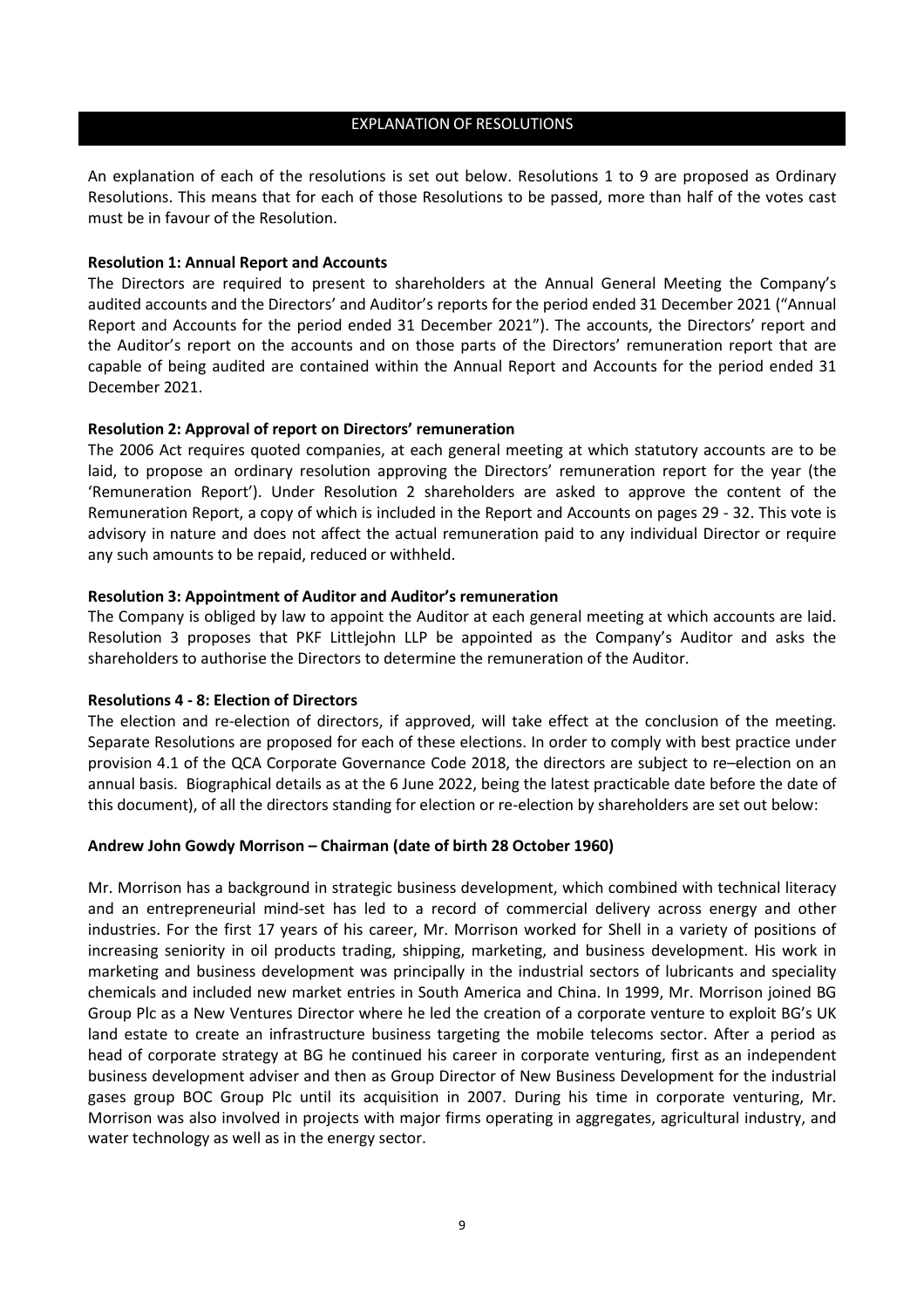Since 2007, Mr. Morrison has devoted his time to managing and developing junior public companies. The first of these was Xtract Energy Plc, at the time a quoted venture capital vehicle operating in the energy sector with interests including upstream oil and gas. Subsequent to Xtract Energy Plc, Mr. Morrison has also held chief executive positions with Silvermere Energy Plc and Zeta Petroleum Plc, an ASX quoted firm with operations in Romania. He has also advised Highlands Natural Resources Plc and Zenith Energy Ltd, both of which are listed on the Standard List.

He has a BSc (1st Class) in Chemical Engineering and Fuel Technology from the University of Sheffield, a Diploma in Company Direction from the Institute of Directors and has published several articles in the fields of innovation, venturing, and strategic business development.

# **Avihu Tamir - Chief Executive Officer, Executive Director**

Mr. Tamir is a cannabis entrepreneur with over five years of hands-on experience in multiple cannabis ventures and vast experience in consulting for international cannabis projects. Mr. Tamir began his career and built his reputation as a senior strategy consultant at Accenture. He is also the founder of Teva Nature, the leading vaporiser company in Israel.

Mr. Tamir founded Kanabo Research in 2017 and since then has served as CEO of the company. His expertise includes biotechnology, new agriculture and agro-tech, and other breakthrough technologies in the dynamic field of medical cannabis.

Mr. Tamir holds a B.A. in Finance and Risk Management (Magna Cum Laude), and a M.A. in Political Science (Magna Cum Laude) from the IDC Herzliya.

### **David Tsur - Chairman, Non-Executive Director**

Mr. Tsur is the co-founder of Kamada Ltd, a public company listed on both NASDAQ and the Tel-Aviv Stock Exchange. He served as its Chief Executive Officer and on its board of directors from the company's inception in 1990 until July 2015. Mr. Tsur served as a Board member and Chairman of Collplant listed on the NASDAQ.

Prior to co-founding Kamada, Mr. Tsur was the Chief Executive Officer of Arad Systems and RAD Chemicals Inc. He has also held various positions in the Israeli Economic Ministry (formerly named the Ministry of Industry and Trade), including Chief Economist and Commercial Attaché in Argentina and Iran.

Mr. Tsur holds a BA degree in Economics and International Relations and an MBA in Business Management from the Hebrew University of Jerusalem.

### **Gil Efron - Non-Executive Director**

Since June 2021, Mr. Efron is serving as President and Chief Financial Officer of NASDAQ and TASE duallisted Purple Biotech Ltd., a clinical-stage company since June 2021. He previously held the position of Deputy Chief Executive Officer and Chief Financial Officer from October 2018.

Between 2011 and 2017, Mr Efron served as Deputy CEO and CFO of Kamada Ltd., a NASDAQ and TASE dual-listed plasma-derived protein therapeutics company.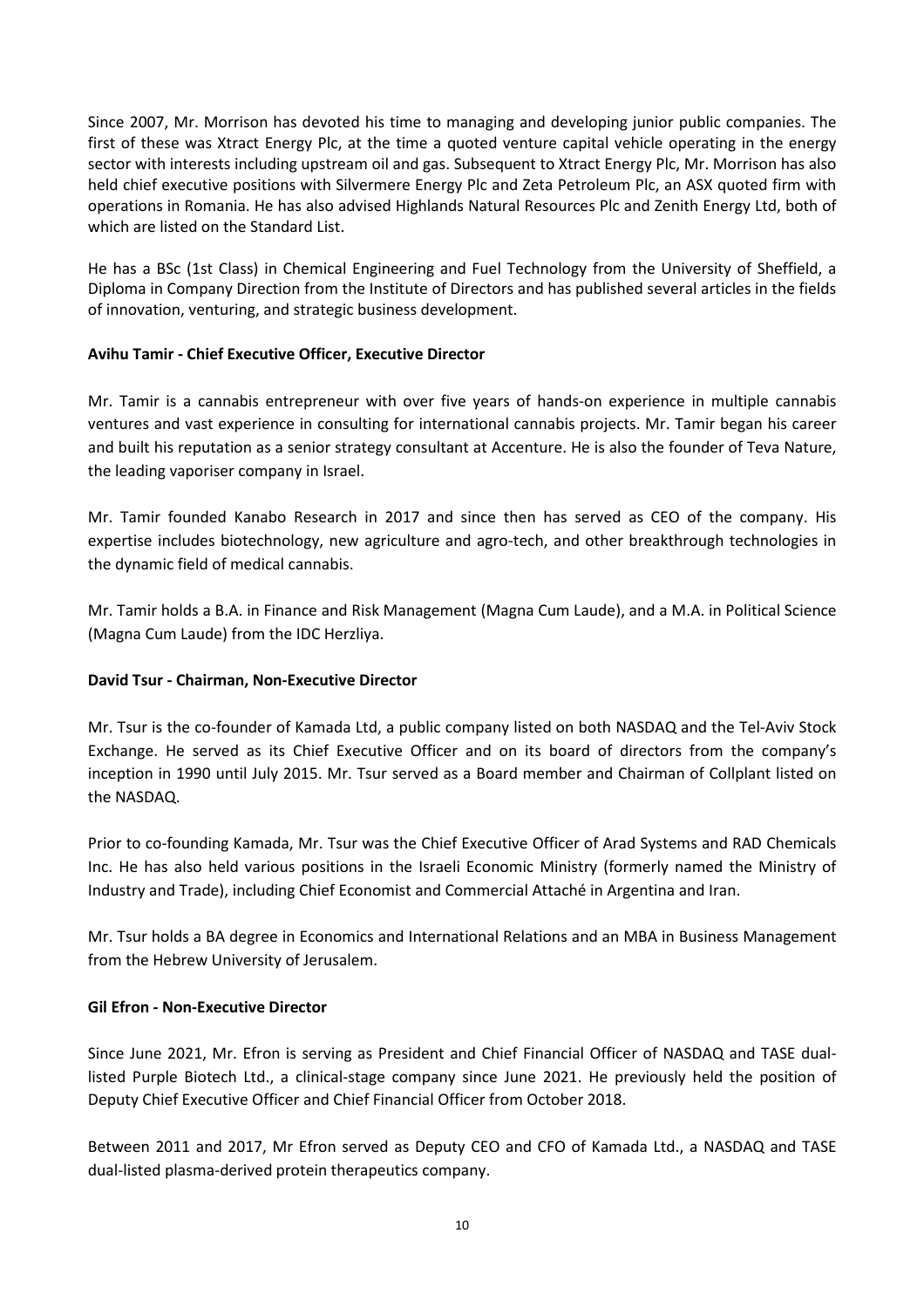Mr. Efron holds a B.A. degree in Economics and Accounting and an M.A. degree in Business Administration from the Hebrew University of Jerusalem and was granted a certified public accountant's license in Israel.

# **Dr. Daniel Poulter - Non-Executive Director**

Dr Poulter is a former U.K. health minister with a detailed knowledge of the medicines and drugs regulatory framework in the U.K. and across Europe.

He studied law at Bristol University and has a degree in medicine from Guy's, King's and St Thomas' School of Medicine. Before retraining as an NHS psychiatrist, Dr Poulter previously worked as a hospital doctor specializing primarily in women's health. He continues to practice medicine as an NHS hospital doctor on a part-time basis.

Dr Poulter's medical experience and extensive knowledge of both healthcare policy and regulation makes him well placed to support the Company's approach to establishing medicinal cannabis markets.